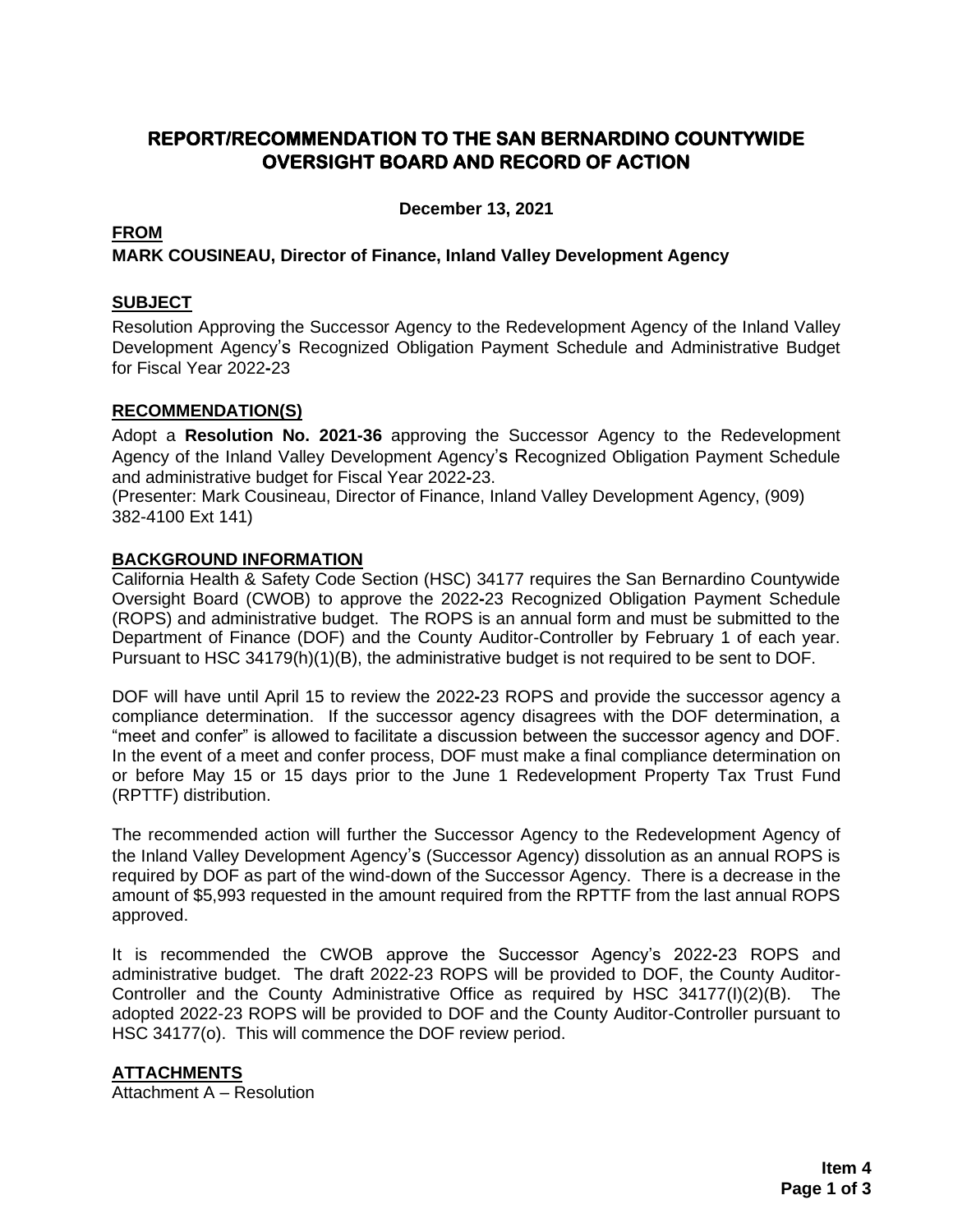**Resolution Approving the Successor Agency to the Redevelopment Agency of the Inland Valley Development Agency's Recognized Obligation Payment Schedule and Administrative Budget for Fiscal** 

Attachment B - ROPS for Fiscal Year 2022-23 Attachment C – Administrative Budget for Fiscal Year 2022-23

# **REVIEW BY OTHERS**

This item has been reviewed by Auditor-Controller/Treasurer/Tax Collector on December 02, 2021 and San Bernardino Countywide Oversight Board Legal Counsel on December 02,2021.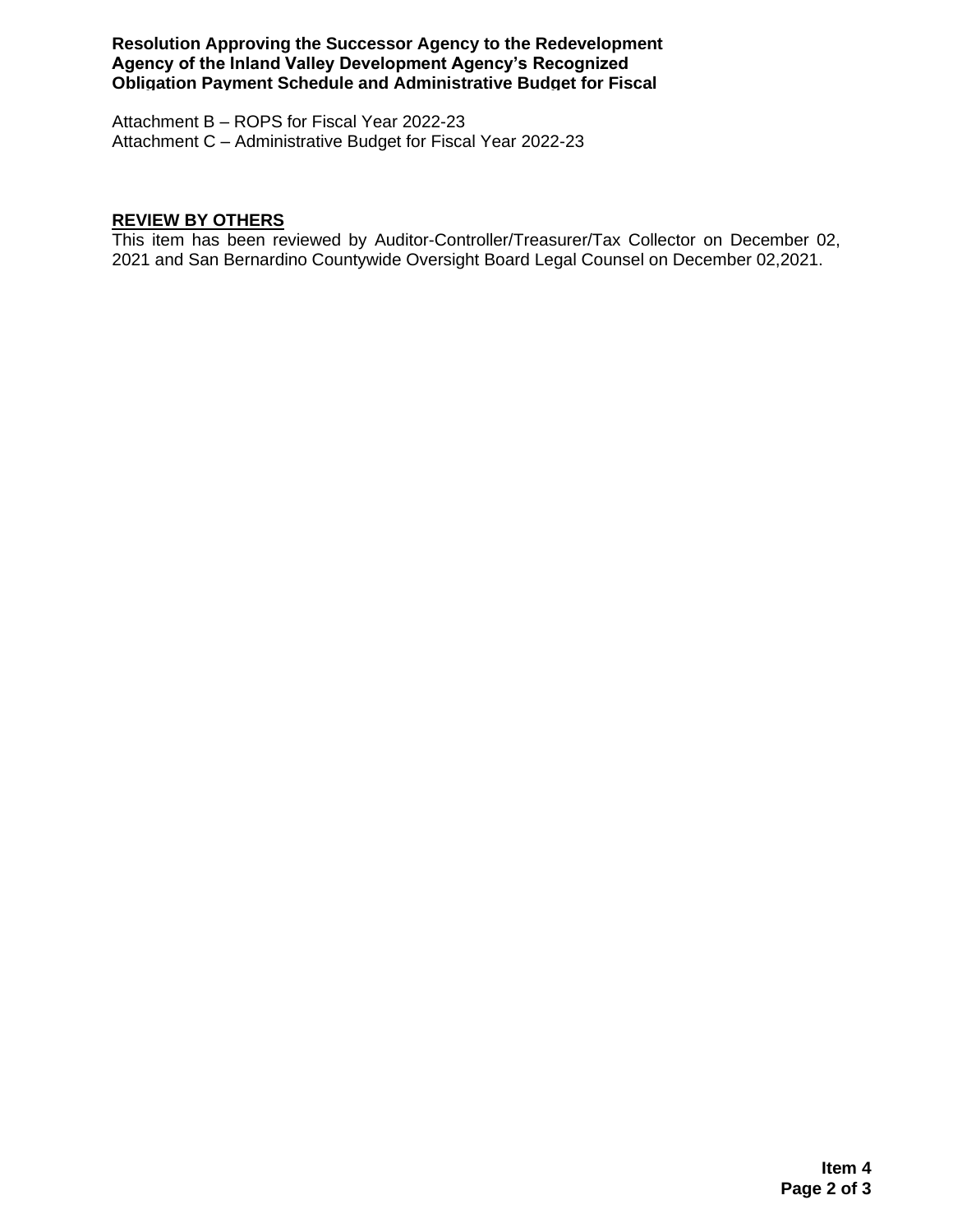**Resolution Approving the Successor Agency to the Redevelopment Agency of the Inland Valley Development Agency's Recognized Obligation Payment Schedule and Administrative Budget for Fiscal** 

Record of Action of the San Bernardino Countywide Oversight Board

### **APPROVED**

Moved: Acquanetta Warren Seconded: Frederick Ang Ayes: Frederick Ang, Katie Hylton, Kenneth Miller, Cindy Saks, Acquanetta Warren, David Wert Absent: Lawrence Strong

Lynna Monell, SECRETARY

BY Mona Monell

DATED: December 13, 2021



- cc: W/Resolution File - San Bernardino Countywide Oversight Board w/attach
- KS 12/16/2021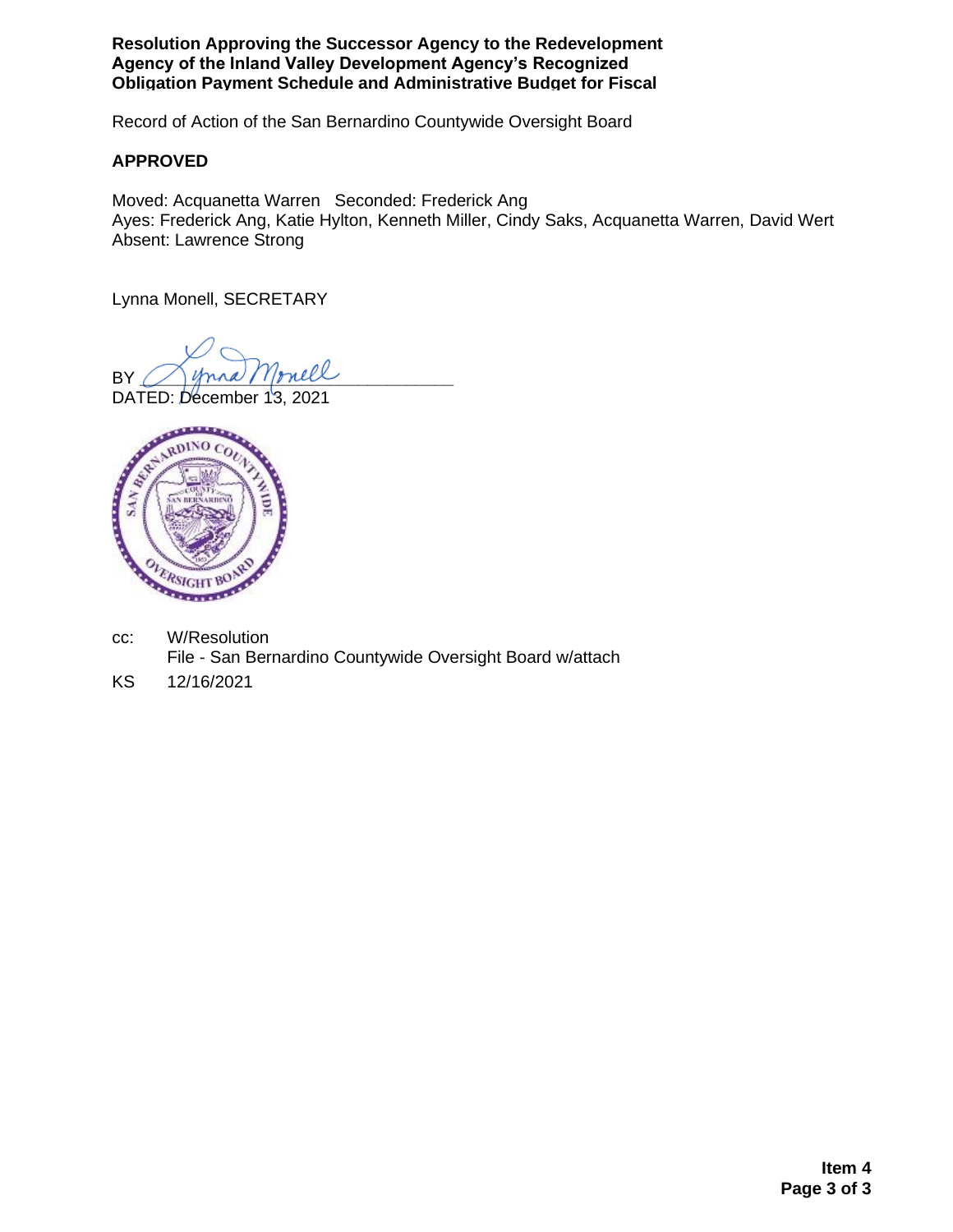#### **RESOLUTION NO. 2021-36**

### RESOLUTION OF THE SAN BERNARDINO COUNTYWIDE OVERSIGHT **BOARD ADOPTING THE SUCCESSOR AGENCY TO THE** REDEVELOPMENT AGENCY OF INLAND VALLEY DEVELOPMENT AGENCY'S RECOGNIZED OBLIGATION PAYMENT SCHEDULE AND **ADMINISTRATIVE BUDGET FOR FISCAL YEAR 2022-23**

On Monday, December 13, 2021 on motion of San Bernardino Countywide Oversight Board Member Warren, duly seconded by San Bernardino Countywide Oversight Board Member Ang and carried, the following resolution is adopted by the San Bernardino Countywide Oversight Board, State of California.

WHEREAS, California Health and Safety Code Section (HSC) 34179(e) requires all action items of the San Bernardino Countywide Oversight Board be accomplished by resolution: and

WHEREAS, HSC 34177 requires the San Bernardino Countywide Oversight Board to approve the Recognized Obligation Payment Schedule (ROPS) and administrative budget; and

WHEREAS, pursuant to HSC 34177(o), the deadline for submitting the ROPS for Fiscal Year 2022-23 to the Department of Finance is February 1, 2022.

NOW, THEREFORE, the San Bernardino Countywide Oversight Board hereby resolves, determines and orders as follows:

Section 1. The foregoing recitals are true and correct.

Section 2. The Successor Agency to the Redevelopment Agency of Inland Valley Development Agency's ROPS and administrative budget for Fiscal Year 2022-23 in the form presented, together with such changes thereto as may be approved by the San Bernardino Countywide Oversight Board, are hereby approved.

Section 3. This resolution shall take effect from and after the date of its passage and adoption.

PASSED AND ADOPTED by the San Bernardino Countywide Oversight Board, State of California, by the following vote:

> AYES: OVERSIGHT BOARD MEMBER: Frederick Ang, Katie Hylton, Kenneth Miller, Cindy Saks, Acquanetta Warren, David Wert

**NOES: OVERSIGHT BOARD MEMBER:** 

ABSENT: **OVERSIGHT BOARD MEMBER: Lawrence Strong** 

\* \* \* \* \*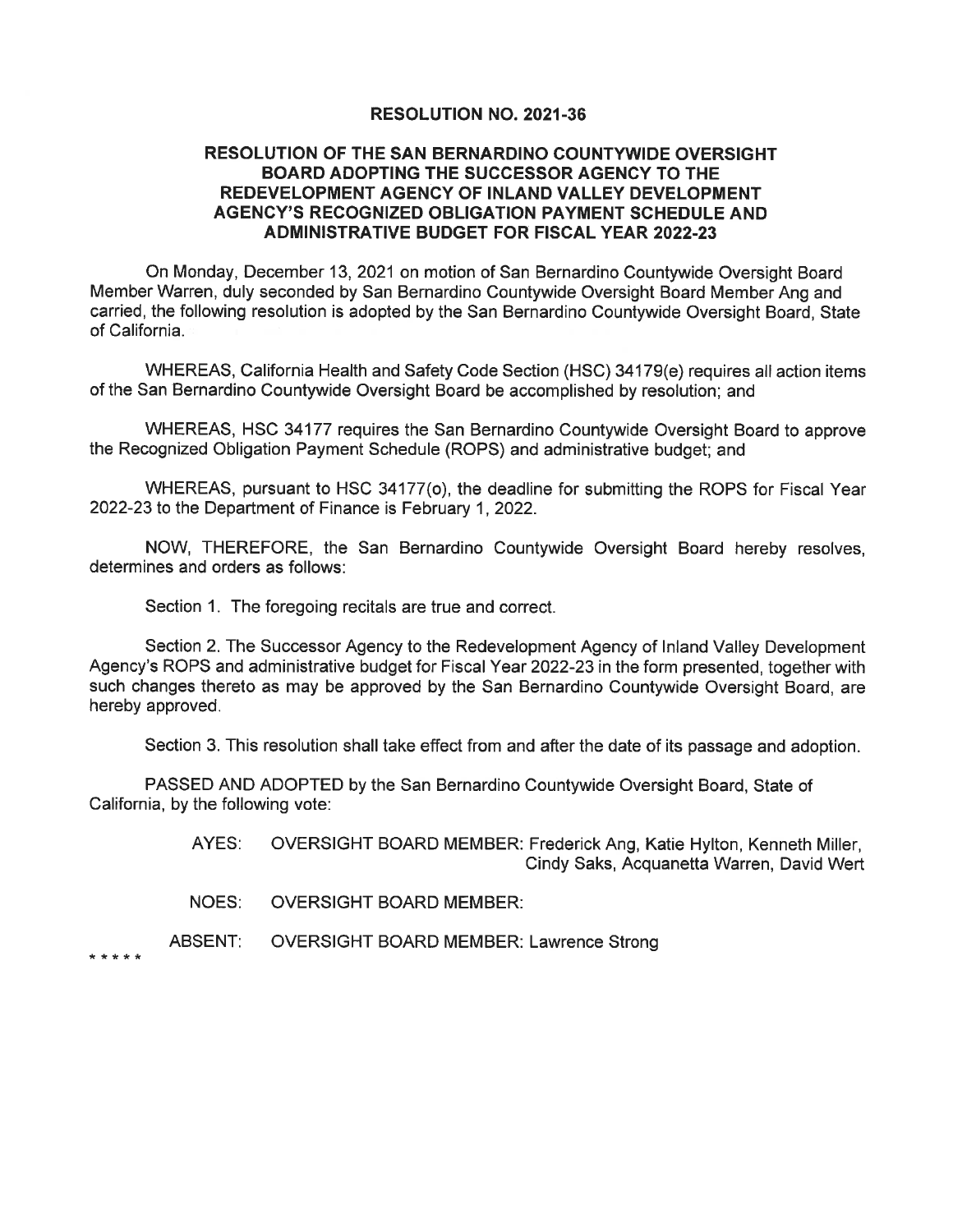STATE OF CALIFORNIA

SS.

SAN BERNARDINO COUNTY

I, LYNNA MONELL, Secretary to the San Bernardino Countywide Oversight Board, State of California, hereby certify the foregoing to be a full, true and correct copy of the record of the action taken by the Countywide Oversight Board, by vote of the members present, as the same appears in the Official Minutes of said Board at its meeting of December 13, 2021. #4 KS

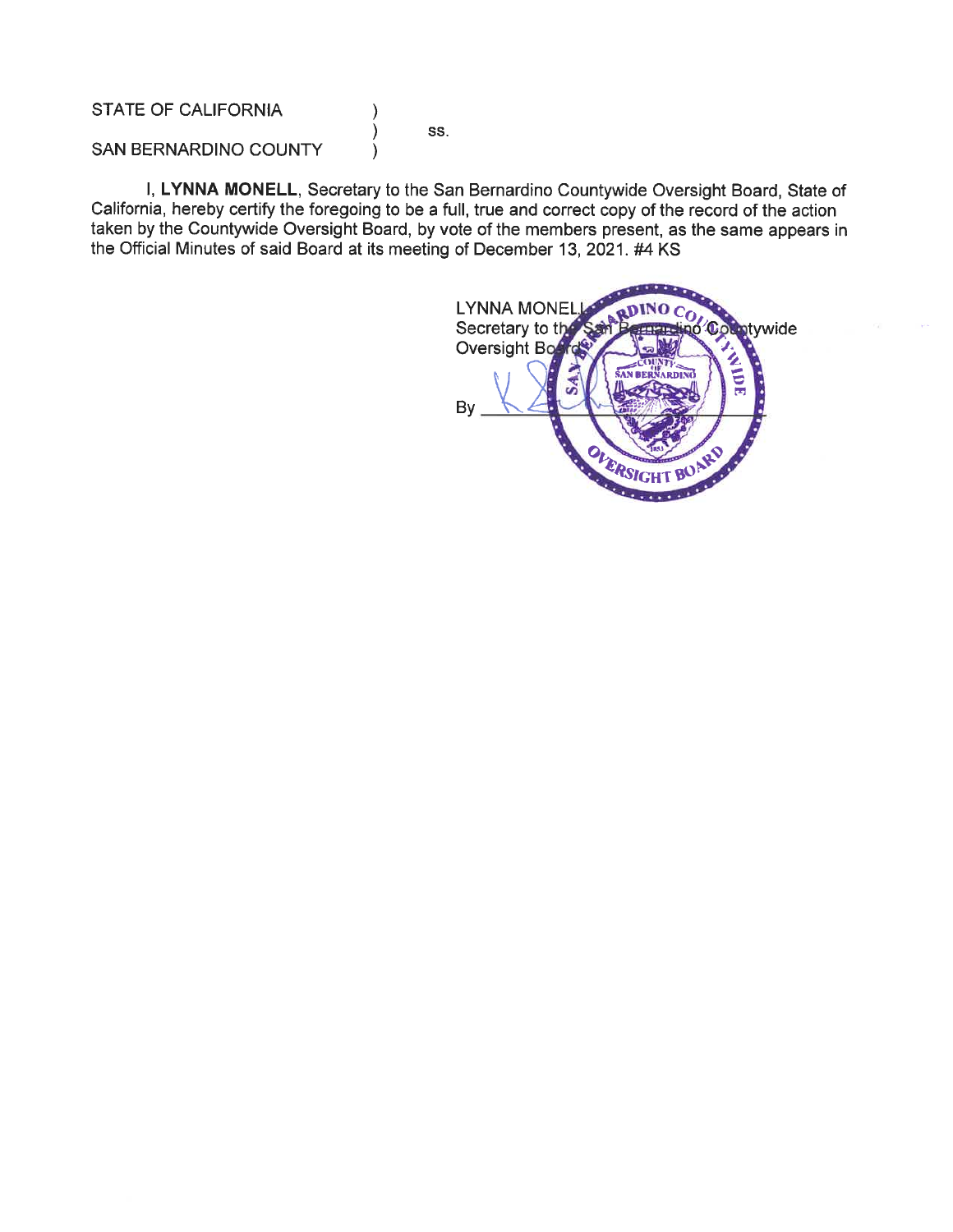# Recognized Obligation Payment Schedule (ROPS 22-23) - Summary Filed for the July 1, 2022 through June 30, 2023 Period

|              | Successor Agency:<br><b>INLAND VALLEY DEVELOPMENT AGENCY</b>               |                                           |  |                                   |  |                          |  |    |
|--------------|----------------------------------------------------------------------------|-------------------------------------------|--|-----------------------------------|--|--------------------------|--|----|
| County:      | San Bernardino                                                             |                                           |  |                                   |  |                          |  |    |
|              | Current Period Requested Funding for Enforceable Obligations (ROPS Detail) | <b>22-23 A Total</b><br>(July - December) |  | 22-23 B Total<br>(January - June) |  | <b>ROPS 22-23</b>        |  |    |
| $\mathsf{A}$ | Enforceable Obligations Funded as Follows (B+C+D):                         |                                           |  | $\sim$                            |  |                          |  |    |
| B            | <b>Bond Proceeds</b>                                                       |                                           |  |                                   |  | $\overline{\phantom{0}}$ |  |    |
| C            | Reserve Balance                                                            |                                           |  |                                   |  |                          |  |    |
| D            | <b>Other Funds</b>                                                         |                                           |  |                                   |  |                          |  |    |
| Е            | Redevelopment Property Tax Trust Fund (RPTTF) (F+G):                       |                                           |  | $8,486,019$ \$                    |  | 8,484,497 \$             |  | 16 |
|              | <b>RPTTF</b>                                                               |                                           |  | 8,324,409                         |  | 8,322,887                |  | 1( |
| G            | <b>Administrative RPTTF</b>                                                |                                           |  | 161,610                           |  | 161,610                  |  |    |
| н            | <b>Current Period Enforceable Obligations (A+E):</b>                       |                                           |  | 8,486,019                         |  | 8,484,497 \$             |  | 16 |
|              |                                                                            |                                           |  |                                   |  |                          |  |    |

|                                                                 | David Wert | Chairman          |  |
|-----------------------------------------------------------------|------------|-------------------|--|
| Certification of Oversight Board Chairman:                      | Name       | <b>Title</b>      |  |
| Pursuant to Section 34177 (o) of the Health and Safety Code, I  |            |                   |  |
| hereby certify that the above is a true and accurate Recognized |            |                   |  |
| Obligation Payment Schedule for the above named successor       |            | December 13, 2021 |  |
| agency.                                                         | Signature  | Date              |  |
|                                                                 |            |                   |  |

| ١                        |  |
|--------------------------|--|
| $\overline{\phantom{0}}$ |  |
| -                        |  |
| $\overline{\phantom{0}}$ |  |

# $16,970,516$

16,647,296

323,220

6,970,516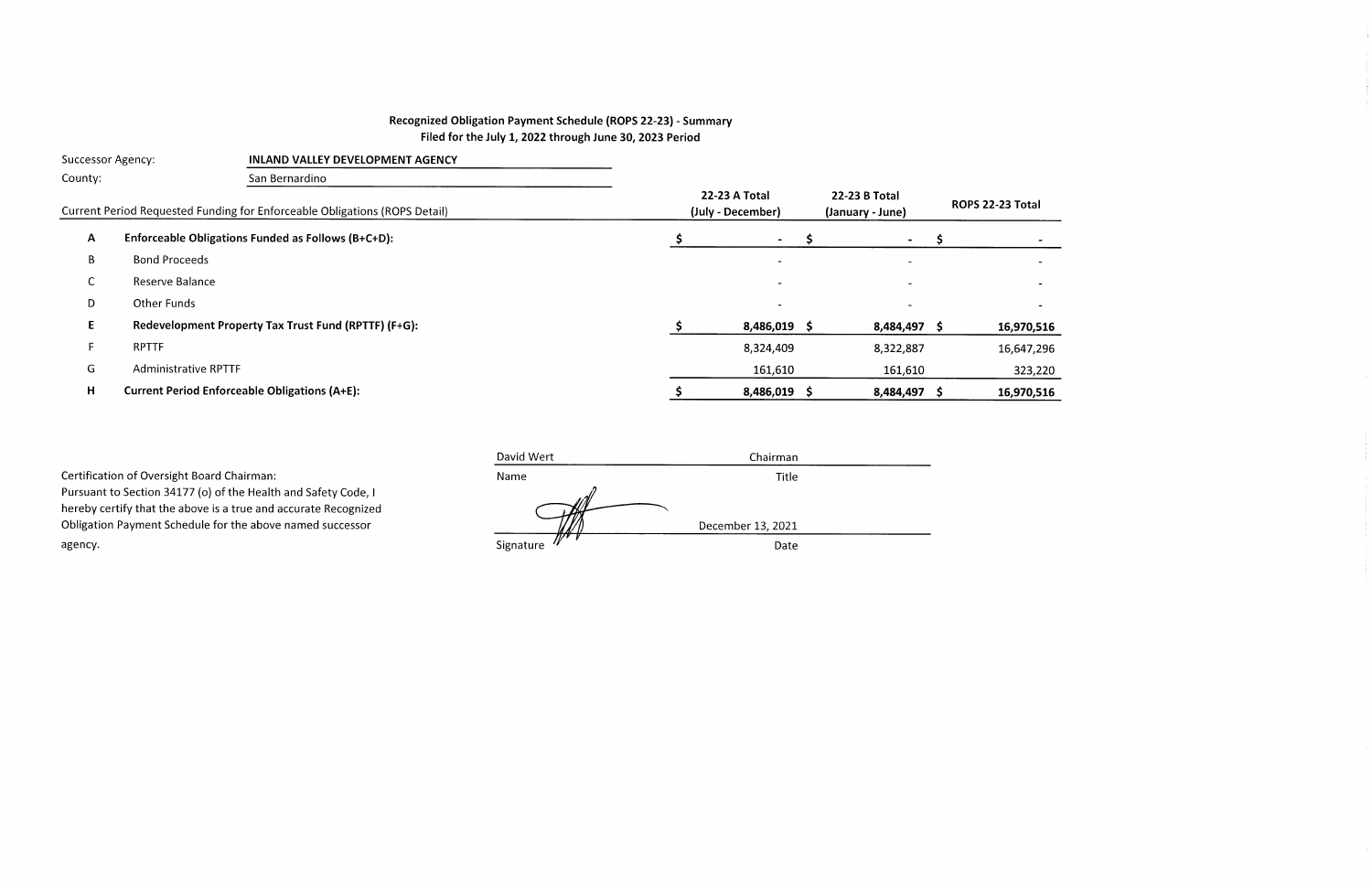|   | Inland Valley Development Agency Recognized Obligation Payment Schedule (ROPS 22-23) - ROPS Detail<br>July 1, 2022 through June 30, 2023<br>(Report Amounts in Whole Dollars) |                 |                       |                         |                      |                           |              |               |              |                                              |                          |                                           |                           |                                                                                            |             |                                                           |                                           |                          |                      |                                                              |
|---|-------------------------------------------------------------------------------------------------------------------------------------------------------------------------------|-----------------|-----------------------|-------------------------|----------------------|---------------------------|--------------|---------------|--------------|----------------------------------------------|--------------------------|-------------------------------------------|---------------------------|--------------------------------------------------------------------------------------------|-------------|-----------------------------------------------------------|-------------------------------------------|--------------------------|----------------------|--------------------------------------------------------------|
| A |                                                                                                                                                                               |                 | D                     |                         |                      |                           |              |               | $\mathsf{J}$ | $\mathsf{K}$                                 | $\overline{\phantom{a}}$ | – M                                       | N                         | $\circ$                                                                                    |             | Q                                                         |                                           |                          |                      |                                                              |
|   |                                                                                                                                                                               |                 |                       |                         |                      |                           |              | Total         |              |                                              |                          |                                           | 22-23 A (July - December) |                                                                                            |             |                                                           |                                           | 22-23 B (January - June) |                      |                                                              |
|   |                                                                                                                                                                               |                 | Contract/Agreement    | Contract/Agreement      |                      |                           |              | Outstanding   |              | <b>ROPS 22-23</b>                            |                          |                                           | <b>Fund Sources</b>       |                                                                                            |             | 22-23 A                                                   |                                           | <b>Fund Sources</b>      |                      | 22-23 B                                                      |
|   | Item # Project Name/Debt Obligation                                                                                                                                           | Obligation Type | <b>Execution Date</b> | <b>Termination Date</b> | Payee                | Description/Project Scope | Project Area | Debt or       | Retired      | Total                                        |                          |                                           |                           |                                                                                            |             | Total                                                     |                                           |                          |                      | Total                                                        |
|   |                                                                                                                                                                               |                 |                       |                         |                      |                           |              | Obligation    |              |                                              |                          | Bond Proceeds Reserve Balance Other Funds |                           | RPTTF                                                                                      | Admin RPTTF |                                                           | Bond Proceeds Reserve Balance Other Funds |                          | RPTTF<br>Admin RPTTF |                                                              |
|   |                                                                                                                                                                               |                 |                       |                         |                      |                           |              | \$385,757,649 |              | $\frac{1}{2}$ 16,970,516 \$                  | $ \sim$ $\sim$           | $ \sqrt{S}$                               | $\sim$ $-$                | $\begin{array}{ c c c c c } \hline \text{$s$} & 8,324,409 & \text{$s$} \hline \end{array}$ |             | 161,610 \$ 8,486,019 \$                                   | $ s$                                      |                          | \$8,322,887          | 161,610 \$ 8,484,497                                         |
|   | 42 Administrative Costs                                                                                                                                                       | Admin Costs     | 7/1/2022              | 6/30/2023               | <b>IVDA</b>          | Administrative Cost       | <b>IVDA</b>  | 374,522,032   |              | N   \$ 323,220                               |                          |                                           |                           | $\sim$                                                                                     |             | 161,610 \$ 161,610                                        |                                           |                          |                      | $161,610$ \$ 161,610                                         |
|   | 56 2014 Tax Allocation Refunding Bonds Refunding Bonds                                                                                                                        |                 | 5/15/2014             | 6/30/2045               | Bondholders/U.S.Bank | <b>Bonded Indebtness</b>  | <b>IVDA</b>  |               |              |                                              |                          |                                           |                           |                                                                                            |             |                                                           |                                           |                          |                      |                                                              |
|   | Series A & B                                                                                                                                                                  |                 |                       |                         |                      |                           |              | 11,235,617    | N            | \$ 16,647,296                                |                          |                                           |                           | 8,324,409                                                                                  | $\sim$      | \$8,324,409                                               |                                           |                          | 8,322,887            | 8,322,887                                                    |
|   |                                                                                                                                                                               |                 |                       |                         |                      |                           |              |               |              | $\sim$                                       |                          |                                           |                           |                                                                                            |             | $\sqrt{S}$<br>$\sim$                                      |                                           |                          |                      | $\mathbf{s}$<br>$\sim$                                       |
|   |                                                                                                                                                                               |                 |                       |                         |                      |                           |              |               |              | $\sqrt{s}$<br>$\sim$                         |                          |                                           |                           |                                                                                            |             | $\sqrt{S}$<br>$\sim$                                      |                                           |                          |                      | $\sqrt{s}$<br>$\sim 10^{-1}$                                 |
|   |                                                                                                                                                                               |                 |                       |                         |                      |                           |              |               |              | $\sim$ $-$<br>IS<br>IS.                      |                          |                                           |                           |                                                                                            |             | $\sqrt{S}$<br>$\sim 10^{-1}$<br>$\sqrt{s}$                |                                           |                          |                      | l s<br>$\sim$ 100 $\mu$<br>$\sim 100$<br>$\sim$              |
|   |                                                                                                                                                                               |                 |                       |                         |                      |                           |              |               |              | $\sim$ $-$<br>$\sim$                         |                          |                                           |                           |                                                                                            |             | $\sim 10^{-1}$<br>l S<br>$\sim$                           |                                           |                          |                      | $\sim$                                                       |
|   |                                                                                                                                                                               |                 |                       |                         |                      |                           |              |               |              | $\sim$                                       |                          |                                           |                           |                                                                                            |             | $\sim$<br>l S                                             |                                           |                          |                      | $\sim 10^{-1}$                                               |
|   |                                                                                                                                                                               |                 |                       |                         |                      |                           |              |               |              | $\overline{\phantom{a}}$                     |                          |                                           |                           |                                                                                            |             | l s<br>$\sim$                                             |                                           |                          |                      | $\sim$<br>l S                                                |
|   |                                                                                                                                                                               |                 |                       |                         |                      |                           |              |               |              | $\overline{\phantom{a}}$                     |                          |                                           |                           |                                                                                            |             | $\sqrt{s}$                                                |                                           |                          |                      | $\mathbf{s}$<br>$\sim$                                       |
|   |                                                                                                                                                                               |                 |                       |                         |                      |                           |              |               |              | $\sim$                                       |                          |                                           |                           |                                                                                            |             | $\sim$<br>$\sqrt{s}$                                      |                                           |                          |                      | $\sim$<br>$\mathbf{s}$                                       |
|   |                                                                                                                                                                               |                 |                       |                         |                      |                           |              |               |              | $\sim$<br>$\sim$                             |                          |                                           |                           |                                                                                            |             | $\sqrt{s}$<br>$\sim$                                      |                                           |                          |                      | $\sim 10^{-1}$<br>$\overline{\mathbf{s}}$                    |
|   |                                                                                                                                                                               |                 |                       |                         |                      |                           |              |               |              | $\sim$                                       |                          |                                           |                           |                                                                                            |             | l \$<br>$\sim$                                            |                                           |                          |                      | $\mathbf{s}$<br>$\sim$                                       |
|   |                                                                                                                                                                               |                 |                       |                         |                      |                           |              |               |              | $\sim$<br>I S                                |                          |                                           |                           |                                                                                            |             | $\sqrt{s}$<br>$\sim$                                      |                                           |                          |                      | n.<br>$\sqrt{s}$                                             |
|   |                                                                                                                                                                               |                 |                       |                         |                      |                           |              |               |              | $\sim$<br>$\sim$                             |                          |                                           |                           |                                                                                            |             | $\mathsf{s}$<br>$\sim$ $-$<br>$\sqrt{s}$<br>$\sim$ $-$    |                                           |                          |                      | $\sqrt{s}$<br>$\sim 10^{-1}$<br>$\sqrt{s}$<br>$\sim 10^{-1}$ |
|   |                                                                                                                                                                               |                 |                       |                         |                      |                           |              |               |              | $\sim$ $-$                                   |                          |                                           |                           |                                                                                            |             | $\sim 10^{-1}$<br>l S                                     |                                           |                          |                      | $\sim 10^{-11}$<br>$\mathbf{s}$                              |
|   |                                                                                                                                                                               |                 |                       |                         |                      |                           |              |               |              | $\sim$ $-$                                   |                          |                                           |                           |                                                                                            |             | $\sim$ $-$<br>S.                                          |                                           |                          |                      | $\sim$<br>1S                                                 |
|   |                                                                                                                                                                               |                 |                       |                         |                      |                           |              |               |              | $\sim$                                       |                          |                                           |                           |                                                                                            |             | IS.<br>$\sim$                                             |                                           |                          |                      | $\sim$ 100 $\mu$<br>$\sim$                                   |
|   |                                                                                                                                                                               |                 |                       |                         |                      |                           |              |               |              | $\sim$                                       |                          |                                           |                           |                                                                                            |             | $\mathbf{s}$<br>$\sim$                                    |                                           |                          |                      | $\mathsf{s}$<br>$\sim$                                       |
|   |                                                                                                                                                                               |                 |                       |                         |                      |                           |              |               |              | $\sim$                                       |                          |                                           |                           |                                                                                            |             | l s<br>$\sim$                                             |                                           |                          |                      | $\mathbf{s}$<br>$\sim$                                       |
|   |                                                                                                                                                                               |                 |                       |                         |                      |                           |              |               |              | $\cdot$                                      |                          |                                           |                           |                                                                                            |             | ÷                                                         |                                           |                          |                      | $\sim$<br>$\mathbf{s}$                                       |
|   |                                                                                                                                                                               |                 |                       |                         |                      |                           |              |               |              | $\sim$                                       |                          |                                           |                           |                                                                                            |             | $\sim$<br>$\sim 10^{-1}$                                  |                                           |                          |                      | $\hat{s}$<br>$\sim 100$                                      |
|   |                                                                                                                                                                               |                 |                       |                         |                      |                           |              |               |              | $\sim$                                       |                          |                                           |                           |                                                                                            |             | $\sqrt{s}$<br>$\sim$<br>$\overline{\mathbf{s}}$<br>$\sim$ |                                           |                          |                      | $\hat{s}$<br>$\sim$<br>$\sqrt{s}$<br>$\sim$                  |
|   |                                                                                                                                                                               |                 |                       |                         |                      |                           |              |               |              | $\sim$<br>IS.<br>$\sim$                      |                          |                                           |                           |                                                                                            |             | $\mathbf{s}$<br>$\sim$                                    |                                           |                          |                      | $\mathsf{S}$<br>$\sim 10^{-1}$                               |
|   |                                                                                                                                                                               |                 |                       |                         |                      |                           |              |               |              | $\sim$                                       |                          |                                           |                           |                                                                                            |             | $\sqrt{s}$<br>$\sim$                                      |                                           |                          |                      | $\sqrt{s}$<br>$\sim$                                         |
|   |                                                                                                                                                                               |                 |                       |                         |                      |                           |              |               |              | $\sim$                                       |                          |                                           |                           |                                                                                            |             | $\sqrt{S}$<br>$\sim$                                      |                                           |                          |                      | $\sim$<br>$\mathbf{s}$                                       |
|   |                                                                                                                                                                               |                 |                       |                         |                      |                           |              |               |              | $\sim$ $-$                                   |                          |                                           |                           |                                                                                            |             | $\sqrt{S}$<br>$\sim 10^{-1}$                              |                                           |                          |                      | $\sim 100$<br>$\mathbf{s}$                                   |
|   |                                                                                                                                                                               |                 |                       |                         |                      |                           |              |               |              | $\sim$ $-$                                   |                          |                                           |                           |                                                                                            |             | l S<br>$\sim$ $-$                                         |                                           |                          |                      | $\sim 100$<br>IS.                                            |
|   |                                                                                                                                                                               |                 |                       |                         |                      |                           |              |               |              | $\sim$<br>IS.                                |                          |                                           |                           |                                                                                            |             | $\sqrt{S}$<br>$\sim$                                      |                                           |                          |                      | $\sim$ $-$<br>IS.                                            |
|   |                                                                                                                                                                               |                 |                       |                         |                      |                           |              |               |              | $\sim$                                       |                          |                                           |                           |                                                                                            |             | IS.<br>$\sim$                                             |                                           |                          |                      | $\sim 10^{-1}$<br>IS                                         |
|   |                                                                                                                                                                               |                 |                       |                         |                      |                           |              |               |              | $\sim$                                       |                          |                                           |                           |                                                                                            |             |                                                           |                                           |                          |                      | $\sim$                                                       |
|   |                                                                                                                                                                               |                 |                       |                         |                      |                           |              |               |              | $\sim$                                       |                          |                                           |                           |                                                                                            |             | $\sim$<br>$\sqrt{s}$<br>$\sim$                            |                                           |                          |                      | $\sim 10^{-1}$<br>$\mathbf{s}$<br>$\mathbf{s}$               |
|   |                                                                                                                                                                               |                 |                       |                         |                      |                           |              |               |              | $\sim$<br>$\overline{\phantom{a}}$<br>$\sim$ |                          |                                           |                           |                                                                                            |             | $\sim$<br>$\sqrt{S}$<br>$\sim$ $\sim$                     |                                           |                          |                      | $\sim$<br>$\sqrt{s}$<br>$\sim 10^{-11}$                      |
|   |                                                                                                                                                                               |                 |                       |                         |                      |                           |              |               |              | l s<br>$\sim$                                |                          |                                           |                           |                                                                                            |             | $\sqrt{s}$<br>$\sim$                                      |                                           |                          |                      | l s<br>$\sim$                                                |
|   |                                                                                                                                                                               |                 |                       |                         |                      |                           |              |               |              | $\sim$<br>I S                                |                          |                                           |                           |                                                                                            |             | $\sqrt{s}$<br>$\sim$ $-$                                  |                                           |                          |                      | $\sqrt{s}$<br>$\sim$ $-$                                     |
|   |                                                                                                                                                                               |                 |                       |                         |                      |                           |              |               |              | $\sim$                                       |                          |                                           |                           |                                                                                            |             | $\mathbf{s}$<br>$\sim$                                    |                                           |                          |                      | $\sim$<br>S.                                                 |
|   |                                                                                                                                                                               |                 |                       |                         |                      |                           |              |               |              | $\sim$                                       |                          |                                           |                           |                                                                                            |             | $\sqrt{S}$<br>$\sim$                                      |                                           |                          |                      | $\sqrt{s}$<br>$\sim 100$                                     |
|   |                                                                                                                                                                               |                 |                       |                         |                      |                           |              |               |              | $\sim$                                       |                          |                                           |                           |                                                                                            |             | $\sim 10^{-1}$<br>S.                                      |                                           |                          |                      | $\mathbf{s}$<br>$\sim 10^{-1}$                               |
|   |                                                                                                                                                                               |                 |                       |                         |                      |                           |              |               |              | $\sim$                                       |                          |                                           |                           |                                                                                            |             | $\sim$ $-$<br>IS.                                         |                                           |                          |                      | $\sim 10^{-1}$<br>IS.                                        |
|   |                                                                                                                                                                               |                 |                       |                         |                      |                           |              |               |              | $\sim$                                       |                          |                                           |                           |                                                                                            |             | $\overline{\mathbf{s}}$<br>$\sim$<br>$\sim$               |                                           |                          |                      | $\mathbf{s}$<br>$\sim$<br>$\sim$<br>-S                       |
|   |                                                                                                                                                                               |                 |                       |                         |                      |                           |              |               |              | $\sim$<br>$\sim$                             |                          |                                           |                           |                                                                                            |             | $\mathbf{s}$<br>$\sim$                                    |                                           |                          |                      | $\sim$                                                       |
|   |                                                                                                                                                                               |                 |                       |                         |                      |                           |              |               |              | $\sim$                                       |                          |                                           |                           |                                                                                            |             |                                                           |                                           |                          |                      | $\sim$                                                       |
|   |                                                                                                                                                                               |                 |                       |                         |                      |                           |              |               |              | $\sim$                                       |                          |                                           |                           |                                                                                            |             | $\sim 10^{-1}$<br>$\sim$                                  |                                           |                          |                      | $\mathbf{s}$<br>$\sim 100$                                   |
|   |                                                                                                                                                                               |                 |                       |                         |                      |                           |              |               |              | i.<br>IS.                                    |                          |                                           |                           |                                                                                            |             | $\sim$<br>$\overline{\mathbf{s}}$                         |                                           |                          |                      | $\sqrt{s}$<br>$\sim$                                         |
|   |                                                                                                                                                                               |                 |                       |                         |                      |                           |              |               |              | $\sim$ $-$<br>IS.                            |                          |                                           |                           |                                                                                            |             | $\overline{\mathbf{s}}$<br>$\sim$                         |                                           |                          |                      | $\sqrt{s}$<br>$\sim$                                         |
|   |                                                                                                                                                                               |                 |                       |                         |                      |                           |              |               |              | $\sim$                                       |                          |                                           |                           |                                                                                            |             | $\mathbf{s}$<br>$\sim$                                    |                                           |                          |                      | $\mathsf{s}$<br>$\sim$ $-$                                   |
|   |                                                                                                                                                                               |                 |                       |                         |                      |                           |              |               |              | $\sim$                                       |                          |                                           |                           |                                                                                            |             | $\mathsf{s}$<br>$\sim$                                    |                                           |                          |                      | $\sim 10^{-1}$<br>$\mathsf{s}$                               |
|   |                                                                                                                                                                               |                 |                       |                         |                      |                           |              |               |              | $\sim$<br>IS.                                |                          |                                           |                           |                                                                                            |             | $\sim$<br>$\sqrt{s}$                                      |                                           |                          |                      | $\sim$<br>S.<br>$\sim 100$<br>l s                            |
|   |                                                                                                                                                                               |                 |                       |                         |                      |                           |              |               |              | $\sim$ $-$<br>$\sim$<br>IS.                  |                          |                                           |                           |                                                                                            |             | $\sim 10^{-1}$<br>$\sqrt{s}$<br>$\sim$ $-$                |                                           |                          |                      | $\sim$<br>l s                                                |
|   |                                                                                                                                                                               |                 |                       |                         |                      |                           |              |               |              | $\sim$                                       |                          |                                           |                           |                                                                                            |             | IS.<br>$\sim$                                             |                                           |                          |                      | $\sim 10^{-1}$                                               |
|   |                                                                                                                                                                               |                 |                       |                         |                      |                           |              |               |              | $\sim$                                       |                          |                                           |                           |                                                                                            |             | S.<br>$\sim$                                              |                                           |                          |                      | $\sim 10^{-1}$                                               |
|   |                                                                                                                                                                               |                 |                       |                         |                      |                           |              |               |              | $\sim$                                       |                          |                                           |                           |                                                                                            |             | $\sim$                                                    |                                           |                          |                      | $\sim$                                                       |
|   |                                                                                                                                                                               |                 |                       |                         |                      |                           |              |               |              | $\sim$                                       |                          |                                           |                           |                                                                                            |             | $\sim$<br>$\sim$                                          |                                           |                          |                      | $\mathbf{s}$<br>$\sim$                                       |
|   |                                                                                                                                                                               |                 |                       |                         |                      |                           |              |               |              | $\sim$<br>$\sim$                             |                          |                                           |                           |                                                                                            |             | $\overline{\mathbf{s}}$<br>$\sim$ $-$                     |                                           |                          |                      | $\sim$ $\sim$<br>l s                                         |
|   |                                                                                                                                                                               |                 |                       |                         |                      |                           |              |               |              | $\sim$<br>$\sim 10^{-1}$<br>$\sim$           |                          |                                           |                           |                                                                                            |             | $\sqrt{s}$<br>$\sim$ $\sim$<br>$\sim$<br>$\sim$           |                                           |                          |                      | $\sqrt{s}$<br><b>Contract</b><br>$\sim$<br>$\mathbf{s}$      |
|   |                                                                                                                                                                               |                 |                       |                         |                      |                           |              |               |              | $\sim$                                       |                          |                                           |                           |                                                                                            |             | $\mathbf{s}$<br>$\sim$                                    |                                           |                          |                      | l s<br>$\sim$ $-$                                            |
|   |                                                                                                                                                                               |                 |                       |                         |                      |                           |              |               |              | $\sim$                                       |                          |                                           |                           |                                                                                            |             | $\sim$                                                    |                                           |                          |                      | $\sim 10^{-1}$<br>$\mathbf{s}$                               |
|   |                                                                                                                                                                               |                 |                       |                         |                      |                           |              |               |              | $\sim$                                       |                          |                                           |                           |                                                                                            |             | $\mathbf{s}$<br>$\sim 10^{-1}$                            |                                           |                          |                      | $\sqrt{s}$<br>$\sim 10^{-1}$                                 |
|   |                                                                                                                                                                               |                 |                       |                         |                      |                           |              |               |              | $\sim$<br>$\sqrt{2}$                         |                          |                                           |                           |                                                                                            |             | $\overline{\mathbf{s}}$<br>$\sim$                         |                                           |                          |                      | $\sim$<br>$\sqrt{s}$                                         |
|   |                                                                                                                                                                               |                 |                       |                         |                      |                           |              |               |              | $\sim$<br>$\sim$ $-$                         |                          |                                           |                           |                                                                                            |             | $\sim$<br>$\sim$ $-$                                      |                                           |                          |                      | $\sim$<br>$\sqrt{S}$                                         |
|   |                                                                                                                                                                               |                 |                       |                         |                      |                           |              |               |              | $\sim$                                       |                          |                                           |                           |                                                                                            |             | $\mathbf{s}$<br>$\sim$                                    |                                           |                          |                      | $\sqrt{s}$<br>$\sim$                                         |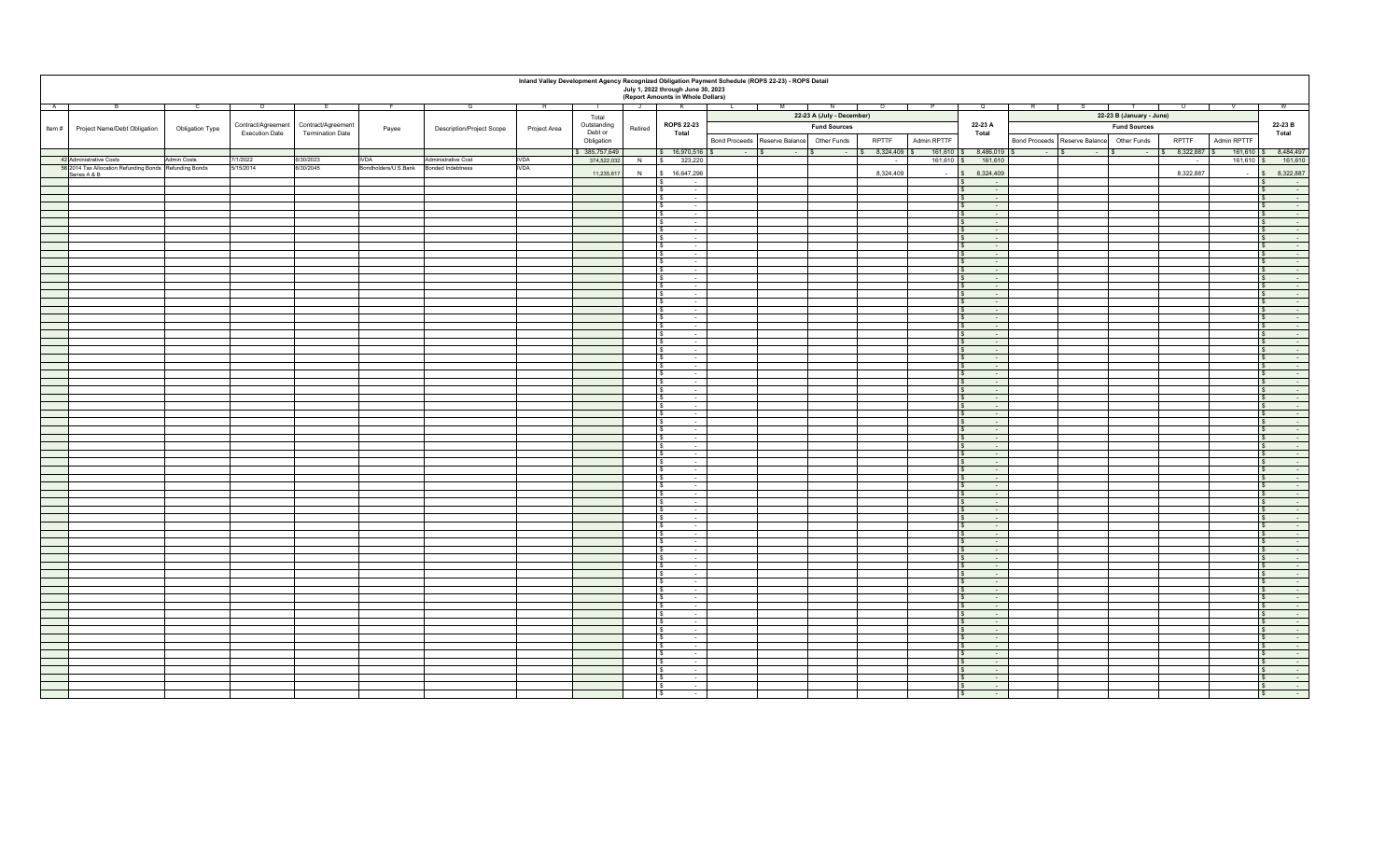## **Inland Valley development Agency Recognized Obligation Payment Schedule (ROPS 22-23) - Report of Cash Balances July 1, 2019 through June 30, 2020 (Report Amounts in Whole Dollars)**

| A  | В                                                                                                                                                               | $\mathbf c$                           | D                                    | E                                                                            | F.                                 | G                         | H                                                                                                                                                                                                                                                                                                            |
|----|-----------------------------------------------------------------------------------------------------------------------------------------------------------------|---------------------------------------|--------------------------------------|------------------------------------------------------------------------------|------------------------------------|---------------------------|--------------------------------------------------------------------------------------------------------------------------------------------------------------------------------------------------------------------------------------------------------------------------------------------------------------|
|    |                                                                                                                                                                 |                                       |                                      | <b>Fund Sources</b>                                                          |                                    |                           |                                                                                                                                                                                                                                                                                                              |
|    |                                                                                                                                                                 | <b>Bond Proceeds</b>                  |                                      | <b>Reserve Balance</b>                                                       | <b>Other Funds</b>                 | <b>RPTTF</b>              |                                                                                                                                                                                                                                                                                                              |
|    | <b>ROPS 19-20 Cash Balances</b><br>$(07/01/19 - 06/30/20)$                                                                                                      | Bonds issued on or<br>before 12/31/10 | Bonds issued on or<br>after 01/01/11 | Prior ROPS RPTTF<br>and Reserve<br>Balances retained for<br>future period(s) | Rent,<br>Grants,<br>Interest, etc. | Non-Admin<br>and<br>Admin | <b>Comments</b>                                                                                                                                                                                                                                                                                              |
|    |                                                                                                                                                                 |                                       |                                      |                                                                              |                                    |                           |                                                                                                                                                                                                                                                                                                              |
| -1 | Beginning Available Cash Balance (Actual 07/01/19)<br>RPTTF amount should exclude "A" period distribution amount                                                |                                       |                                      |                                                                              |                                    |                           |                                                                                                                                                                                                                                                                                                              |
|    |                                                                                                                                                                 |                                       | 16,697,017                           |                                                                              | 1,377                              | 23,890                    |                                                                                                                                                                                                                                                                                                              |
|    | 2 Revenue/Income (Actual 06/30/20)<br>RPTTF amount should tie to the ROPS 19-20 total distribution<br>from the County Auditor-Controller                        |                                       | 24,738                               |                                                                              | 3,946                              |                           | 17,288,559 D2 and F2 - Interest revenue                                                                                                                                                                                                                                                                      |
|    | 3 Expenditures for ROPS 19-20 Enforceable Obligations<br>(Actual 06/30/20)                                                                                      |                                       | 51,672                               |                                                                              | 3,255                              | 17,236,112 service.       | D3 - This is the amount paid by our Trustee from<br>our trust fund. The source of the funds is interest<br>earned and additional reserve amount that is not<br>required in reseve balance. We don't put this<br>amount in ROPS as we don't know how much the<br>funds would be available to pay towards debt |
|    | 4 Retention of Available Cash Balance (Actual 06/30/20)<br>RPTTF amount retained should only include the amounts<br>distributed as reserve for future period(s) |                                       | 16,670,083                           |                                                                              |                                    |                           | This is our Bond Required Reserve and is in our<br>Trust Account with the Trustee of our Bonds.                                                                                                                                                                                                              |
|    | 5 ROPS 19-20 RPTTF Prior Period Adjustment<br>RPTTF amount should tie to the Agency's ROPS 19-20 PPA<br>form submitted to the CAC                               |                                       | No entry required                    |                                                                              |                                    | $\mathbf{0}$              |                                                                                                                                                                                                                                                                                                              |
| 6  | Ending Actual Available Cash Balance (06/30/20)<br>C to F = $(1 + 2 - 3 - 4)$ , G = $(1 + 2 - 3 - 4 - 5)$                                                       | $0$   \$<br>Ŝ.                        | $0$   \$                             | $0$   \$                                                                     | $2,068$ \ \ \$                     | 76,337                    |                                                                                                                                                                                                                                                                                                              |